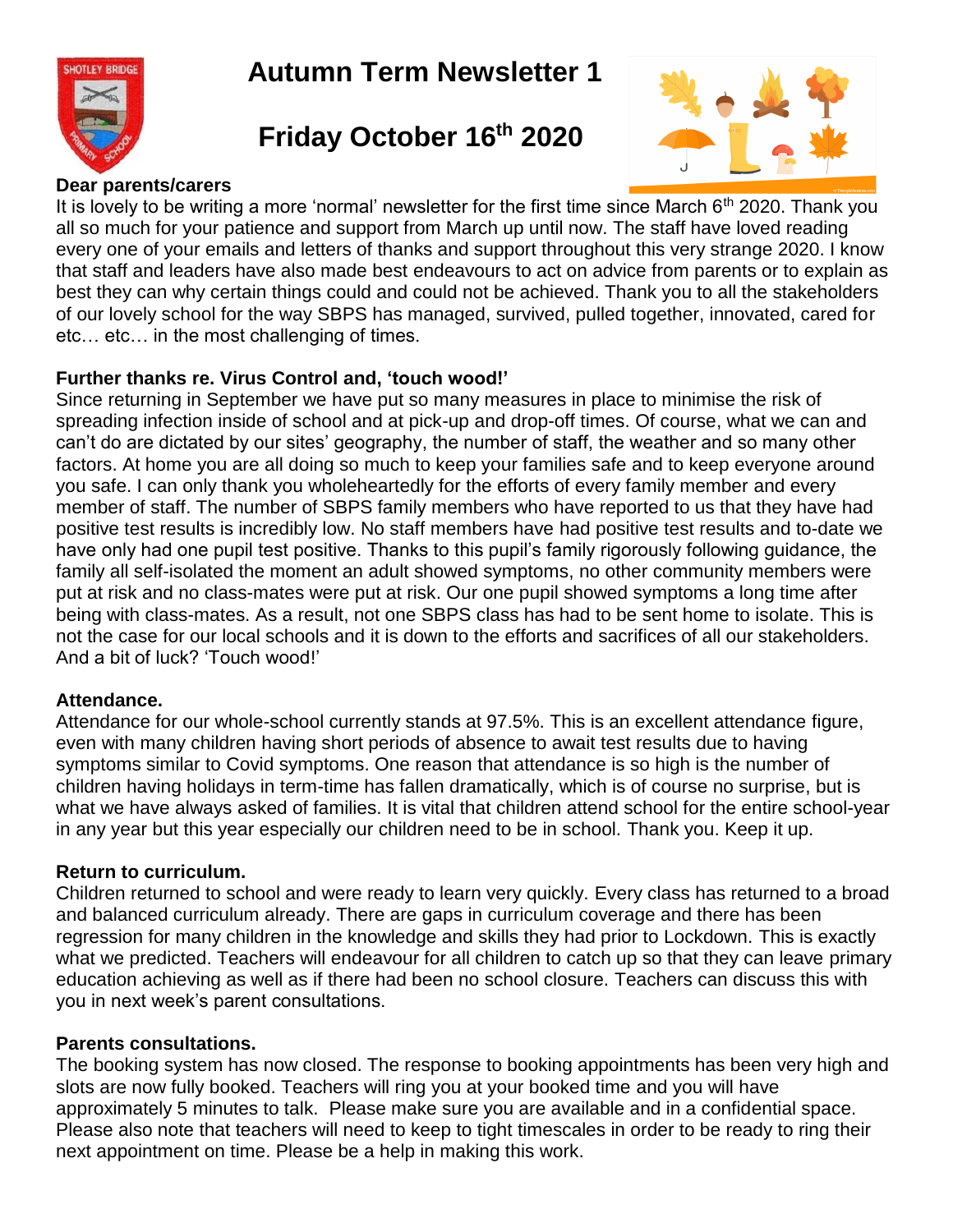# **Changes in School.**

The children have adapted incredibly well to the changes in school routines and systems. Very regular handwashing, playtimes and lunchtimes without other year-groups, packed lunches in classrooms, keeping apart from other year-groups, not using corridors at the same time as other year-groups etc… etc… are all now second nature.

Sadly, we have not returned to school clubs, school trips, residential trips, mixed age-groups working together, parents/carers visiting to watch assemblies and performances etc… but we will as soon as we know it is safe to do so.

Certain challenges however, have presented lovely opportunities. Our Friday assemblies now take place on Teams. Every class has an interactive whiteboard and webcam. This means that every class from YR to Y6 participates in whole-school assembly and every pupil gets to see every child receive a Friday certificate and birthday mention. This is something we didn't do before March but we will continue as the staff and children love it.

## **Home Learning.**

The system of home learning for children having short periods of self-isolation is working well. Work is prepared prior to every school week so that it is ready for any day that a child is self-isolating. You do not need to contact school to ask for home-learning, it will always be there, ready. Children selfisolating for more than a few days will be contacted by school for welfare reasons and for teachers to comment on the work they have been doing. If your child is not contacted by their teacher, please let school know. It is vital that any child self-isolating, who is well enough to, must complete their homelearning in order to continue to learn alongside their class-mates.

We hope we never have to send a whole class/year-group home but staff are training and preparing for that possibility. In this scenario, we will endeavour to provide daily face-to-face contact with your class teacher to facilitate home learning.

### **Devices for Lockdown/Shutdown Home Learning.**

If your child is classed as Pupil Premium ie. they receive Free School Meals, are Looked After, or Post Looked After then a government scheme promises laptops for a number of these children in the event of a whole class/year-group being sent home. We do not know how many laptops we will receive. We do not know how long it will take for us to access these laptops once we notify the LA and DFE that a class/year-group has been sent home. If you have Pupil Premium children and do not have access to PC, laptop or device for them then please let us know now so we can plan for this in case we need to shut down a class/year-group. Please email school and title it Pupil Premium laptops.

### **School Reading Books. A reminder.**

Until further notice, children will continue to take their new reading books home on Fridays and return them on Tuesdays. Tuesday to Friday gives 72 hours quarantine time from house to house. Of course, you can keep books till the following Tuesday if you are still reading them. Please just write a note in your Reading Diary to let your teacher know.

# **Poppies and Poppy Recycling.**

Poppies and other Remembrance items will continue to be available to buy on each site. Once November 11<sup>th</sup> has passed, poppies can be recycled at Sainsburys. Thank you to the dad who let us know.

### **KS2 Wellies.**

Now that Autumn weather is well and truly here, children in KS2 will require wellies for playing on the school fields. Not football boots, not outdoor shoes, wellies only. Wellies can be turned upside down and remain dry inside, whatever the weather. We have bought specific storage for KS2 for storing